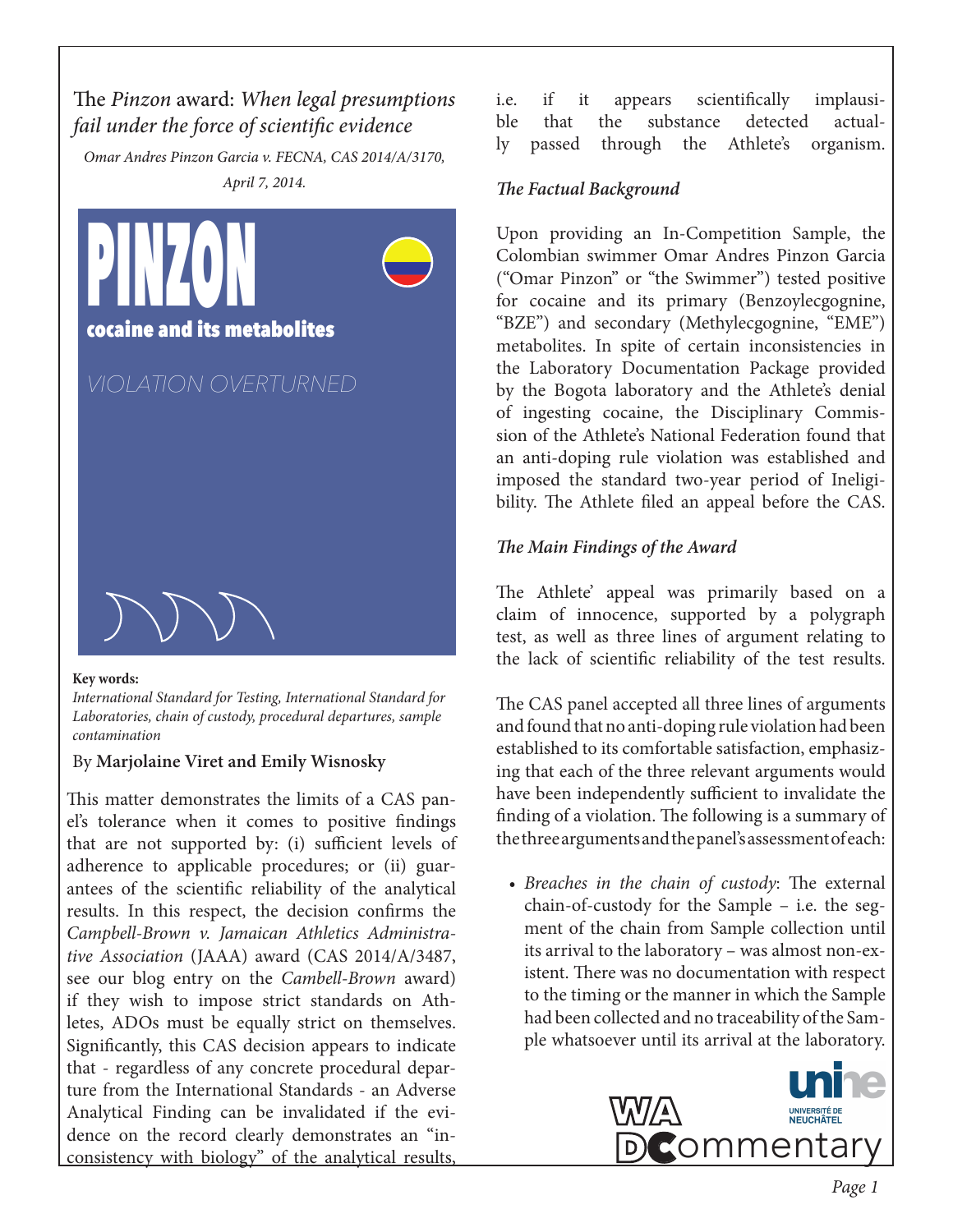- *• Breaches in the chain of custody, cont'd.*: The CAS panel found that the Sample was unaccounted for during a three-day time period, which represented a clear breach of the WADA Technical Document on the chain of custody (TD2009LCOC). This breach also made it impossible to unequivocally link the Sample to the swimmer, nor to obtain vital information regarding Testing which could have either supported or detracted from the Swimmer's claims. The internal chain of custody at the laboratory was also found to be insufficient and in breach of TD2009LCOC. The respondent National Federation provided no evidence that these breaches did not cause the Adverse Analytical Finding.
- *• No production of the Standard Operating Procedure* ("SOP"): Deficiencies and other unexplained aspects of the Laboratory Documentation Package with respect to the screening for the primary metabolite BZE raised doubts as to whether the laboratory had complied with its own SOP. In spite of requests by the CAS panel for production of the relevant SOP, the documents were never made available. The panel found that the Athlete was truthful when he said he did not use cocaine the day of the Testing (or ever) (see further below). In combination with the laboratory's unwillingness to cooperate, this finding led the panel to consider that there was a real possibility that the laboratory did not follow its SOP, in which case so that it could no longer benefit from the presumption of compliance with the International Standard for Laboratories. As the National Federation respondent did not appear at the proceedings nor submit a timely answer brief in response to the alleged departures, it did not discharge its burden to show that these deficiencies did not cause the Adverse Analytical Finding.
- *• Inconsistency with biology*: The Athlete directly challenged the Adverse Analytical Finding by arguing that the results, especially the concentration ratios between the parent drug cocaine and the metabolites, were inconsistent with an ingestion of cocaine by a human organism. Relying on a excretion study published in a scientific journal and comparing it with the respective concentrations of the parent drug and the metabolite detected in the Athlete's Sample, the CAS panel found that, based on the scientific evidence before it, no known biological excretion pattern could possibly account for the ratios detected in the Athlete's Sample. This finding suggested that it was virtually impossible for the findings to have originated in the injection or other human absorption of cocaine. The CAS panel considered that this was a further ground for setting aside the decision, since, given the evidence available, "the lab result can only be explained by lab error, manipulation of the sample or adulteration of the sample."

#### *The "Inconsistency with Biology" Argument*

Under the WADC regime, the standard anti-doping rule violation for Presence of a Prohibited Substance depends on the sole Adverse Analytical Finding reported by a WADA-accredited laboratory, as necessary and sufficient evidence (Article 2.1 of the WADC). The only explicit way in the WADA Code to question the cause/s of the Adverse Analytical Finding is to establish a concrete material departure from applicable procedures at some point of the doping control process (Articles 3.2.1 & 3.2.2 of the WADC).